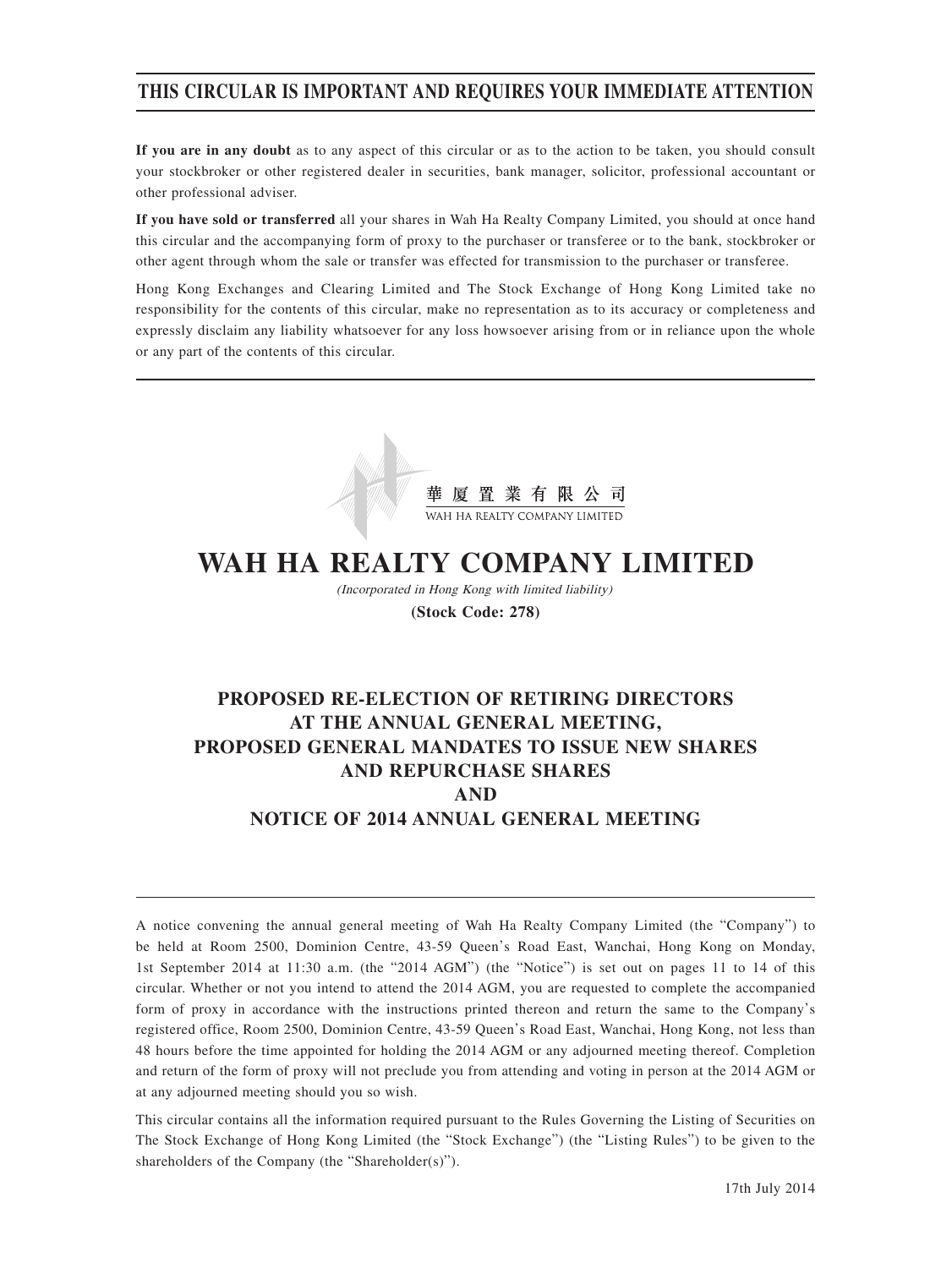## **CONTENTS**

## Page

## **LETTER FROM THE CHAIRMAN**

| PROPOSED GENERAL MANDATES TO ISSUE NEW SHARES AND                                                                                                                                                                              |  |
|--------------------------------------------------------------------------------------------------------------------------------------------------------------------------------------------------------------------------------|--|
|                                                                                                                                                                                                                                |  |
| VOTING BY POLL (1) (1) and 1) and 1) and 1) and 1) and 1) and 1) and 1) and 1) and 1) and 1) and 1) and 1) and 1) and 1) and 1) and 1) and 1) and 1) and 1) and 1) and 1) and 1) and 1) and 1) and 1) and 1) and 1) and 1) and |  |
|                                                                                                                                                                                                                                |  |
|                                                                                                                                                                                                                                |  |
| APPENDIX I DETAILS OF RETIRING DIRECTORS SEEKING FOR                                                                                                                                                                           |  |
|                                                                                                                                                                                                                                |  |
|                                                                                                                                                                                                                                |  |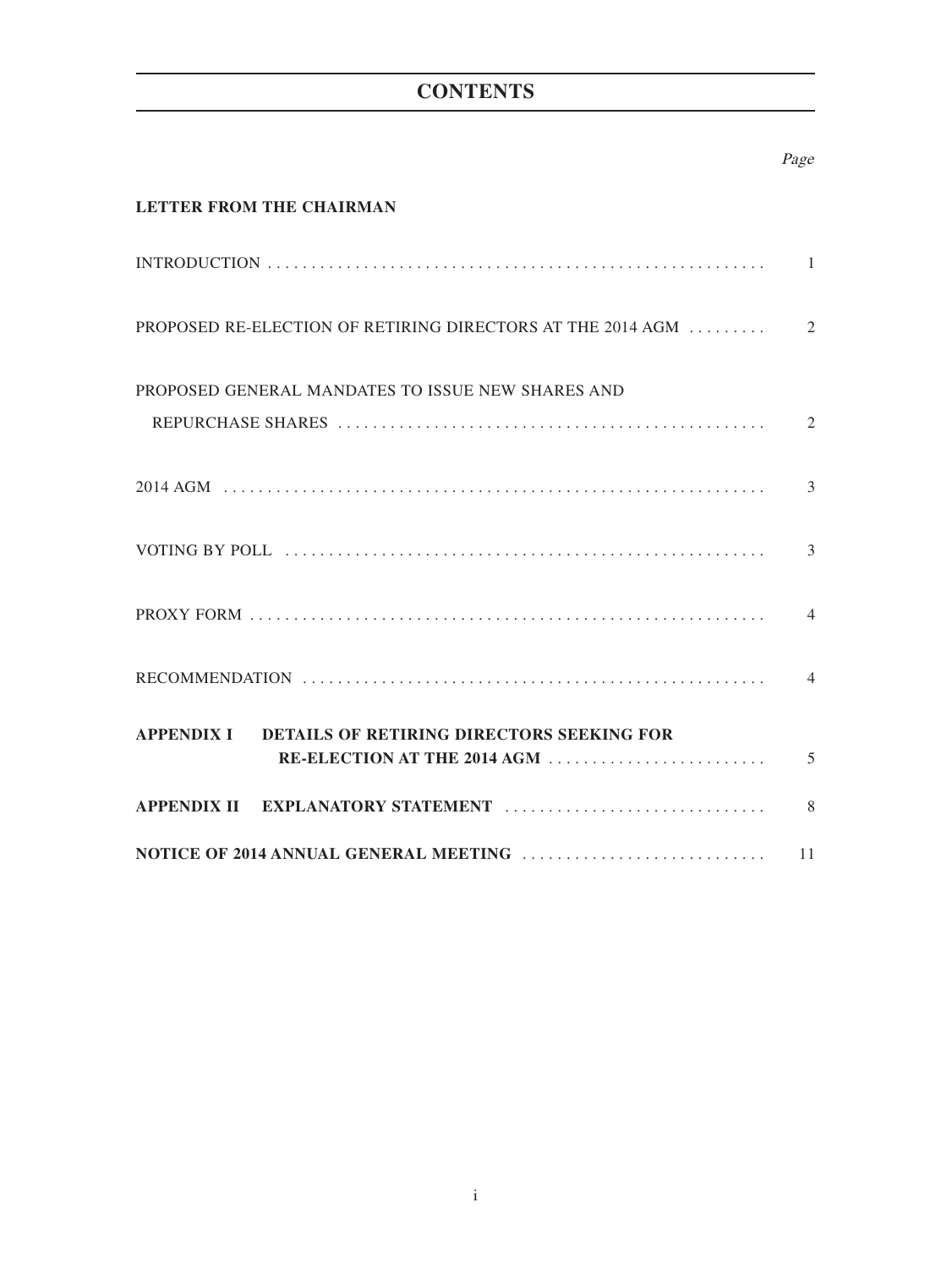

# **WAH HA REALTY COMPANY LIMITED**

(Incorporated in Hong Kong with limited liability)

**(Stock Code: 278)**

Executive Directors: Mr. Cheung Kee Wee (Chairman) Mr. Cheung Lin Wee Mr. Cheung Ying Wai, Eric

Registered Office: Room 2500, Dominion Centre, 43-59 Queen's Road East, Wanchai, Hong Kong

Non-executive Directors: Mr. John Ho Mr. Ng Kwok Tung

Independent Non-executive Directors: Mr. Lam Hon Keung, Keith Mr. Chan Woon Kong Mr. Soo Hung Leung, Lincoln

Dear Shareholder(s),

## **PROPOSED RE-ELECTION OF RETIRING DIRECTORS AT THE ANNUAL GENERAL MEETING, PROPOSED GENERAL MANDATES TO ISSUE NEW SHARES AND REPURCHASE SHARES AND NOTICE OF 2014 ANNUAL GENERAL MEETING**

#### **INTRODUCTION**

The purpose of this circular is to provide you with information regarding the ordinary resolutions to be proposed at the 2014 AGM relating to (i) the proposed re-election of directors of the Company (the "Directors") who are due to retire at the 2014 AGM and (ii) the granting of general mandates to the board of Directors (the "Board") for the issue and repurchase of the fully-paid up ordinary shares of the Company (the "Share(s)"); and to give you the Notice at which the ordinary resolutions as set out in the Notice will be proposed.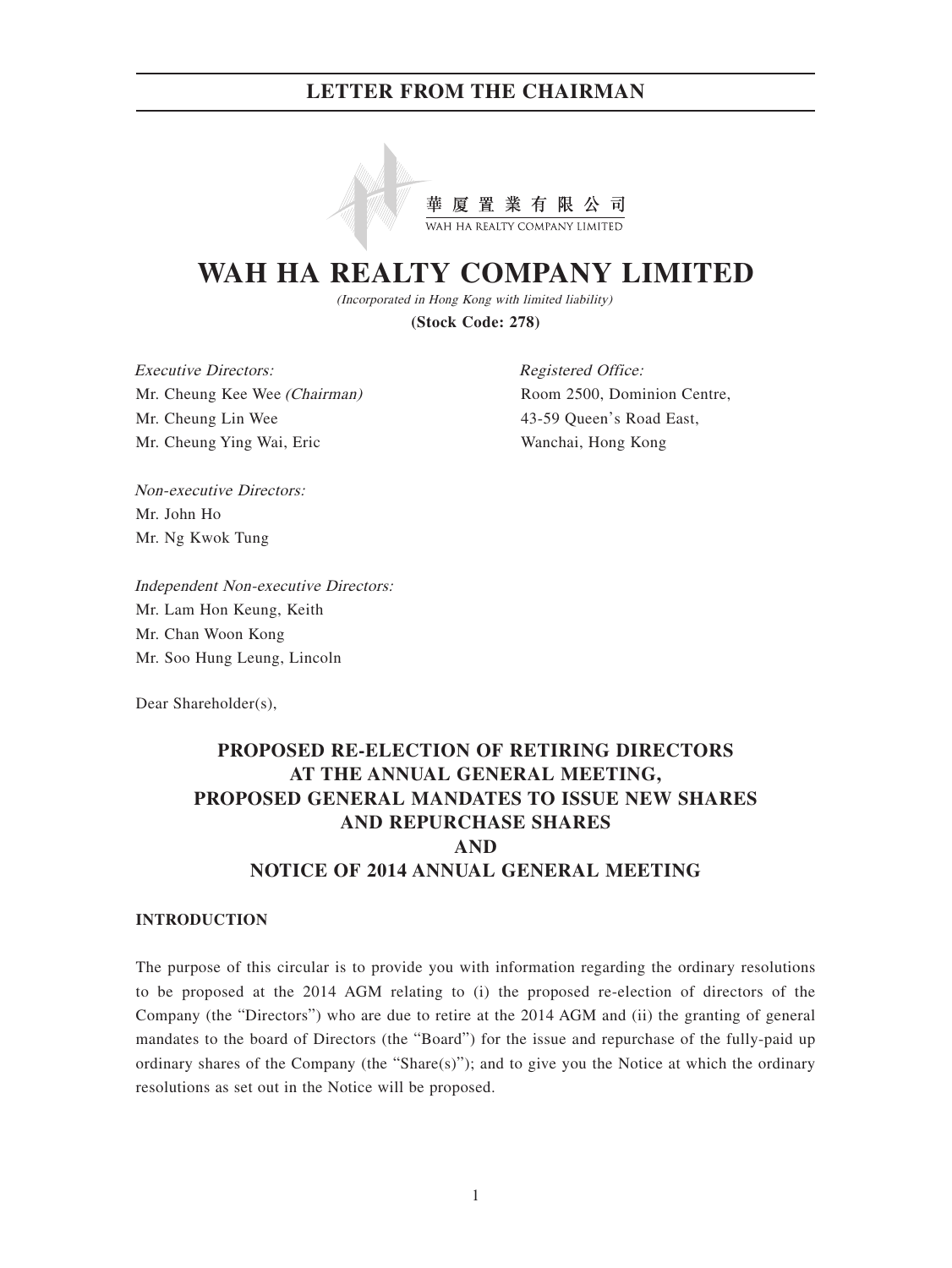#### **PROPOSED RE-ELECTION OF RETIRING DIRECTORS AT THE 2014 AGM**

In accordance with Article 103(A) of the Company's Articles of Association, Mr. Cheung Lin Wee, Mr. Cheung Ying Wai, Eric and Mr. Ng Kwok Tung will retire by rotation at the 2014 AGM and they, being eligible, offer themselves for re-election.

Details of the above Directors which are required to be disclosed under the Listing Rules are set out in **APPENDIX I** to this circular.

## **PROPOSED GENERAL MANDATES TO ISSUE NEW SHARES AND REPURCHASE SHARES**

At the annual general meeting of the Company held on Tuesday, 3rd September 2013, general mandates were given to the Board to exercise the power of the Company to issue and repurchase Shares. Such general mandates will lapse at the conclusion of the 2014 AGM unless they are renewed at that meeting. It is therefore proposed to seek for your approval of the ordinary resolutions to be proposed at the 2014 AGM to give fresh general mandates to the Board to exercise the powers of the Company to issue new Shares and repurchase Shares.

#### **Proposed General Mandate to issue new Shares**

At the 2014 AGM, resolution no. 5(B) as set out in the Notice ("Resolution 5(B)") will be proposed as an ordinary resolution to grant a general and unconditional mandate to the Board to allot, issue and deal with new Shares representing up to 20% of the total number of Shares in issue at the date of passing the resolution (the "Issue Mandate"). As at 17th July 2014, being the latest practicable date prior to the printing of this circular (the "Latest Practicable Date"), the issued share capital of the Company comprised 120,960,000 Shares. On the basis that no further Shares are issued or repurchased from the Latest Practicable Date up to the date of the 2014 AGM, the Company will be allowed under the Issue Mandate to issue a maximum of 24,192,000 Shares. In addition, subject to the passing of resolution no.  $5(A)$  as set out in the Notice ("Resolution  $5(A)$ "), resolution no.  $5(C)$ as set out in the Notice ("Resolution  $5(C)$ ") will be proposed as an ordinary resolution to extend the authority of the Board to allot, issue and deal with additional Shares representing the number of Shares repurchased under the Repurchase Mandate as hereinafter mentioned.

The Board wishes to state that they have no present intention to allot, issue or deal with any new Shares. Approval is being sought from the Shareholders as a general mandate for the purposes of Section 141 of the Hong Kong Companies Ordinance and the Listing Rules.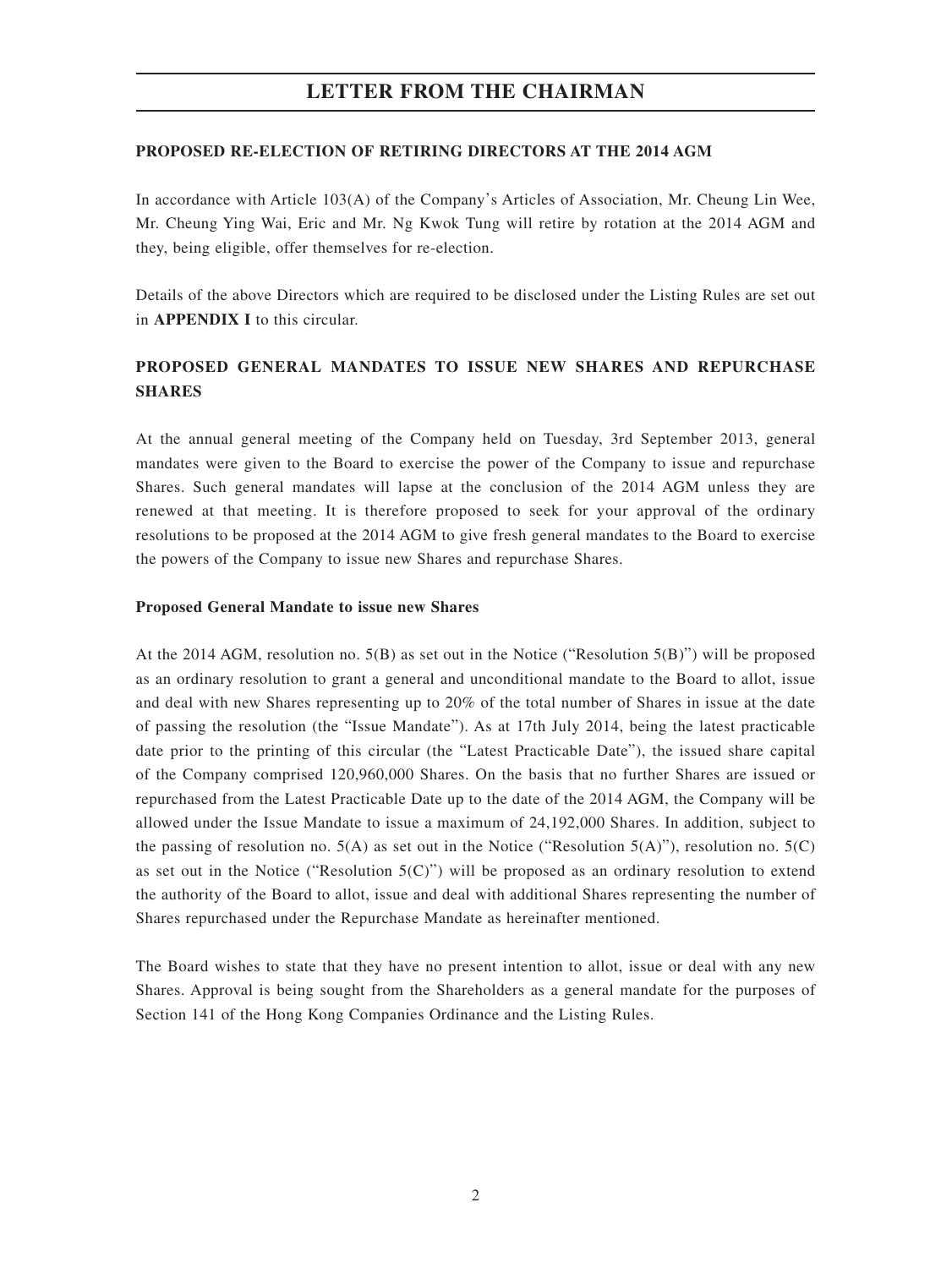#### **Proposed General Mandate to repurchase Shares**

At the 2014 AGM, Resolution 5(A) will be proposed as an ordinary resolution pursuant to which the Board will be granted a general and unconditional mandate to exercise all the powers of the Company to repurchase issued and fully-paid up Shares on the Stock Exchange not exceeding 10% of the total number of Shares in issue at the date of passing the resolution (the "Repurchase Mandate") subject to the criteria set out in the resolution.

Shareholders should note that the authority relates only to repurchases made on the Stock Exchange or otherwise in accordance with the Listing Rules. In addition, Shareholders should also note that the general mandate will continue in force until the earliest of (i) the conclusion of the next annual general meeting of the Company; (ii) the expiration of the period within which the next annual general meeting of the Company is required by the Company's Articles of Association or by the laws of the Hong Kong Special Administrative Region (the "HKSAR") to be held; and (iii) the date on which such authority is revoked or varied by an ordinary resolution of the Shareholders in general meeting.

An explanatory statement, as required by the relevant rules as set out in the Listing Rules to regulate the repurchase by companies with primary listings on the Stock Exchange of their own securities on the Stock Exchange, to provide requisite information to you for your consideration of the proposed Repurchase Mandate is set out in **APPENDIX II** to this circular.

#### **2014 AGM**

The Notice is set out on pages 11 to 14 of this circular.

An announcement will be made by the Company following the conclusion of the 2014 AGM to inform you of the poll results of the 2014 AGM.

#### **VOTING BY POLL**

Pursuant to the Listing Rules, any vote of the shareholders at a general meeting must be taken by poll. The Chairman of the 2014 AGM will therefore put each of the resolutions to be proposed at the meeting to be voted by way of a poll pursuant to Article 74 of the Company's Articles of Association.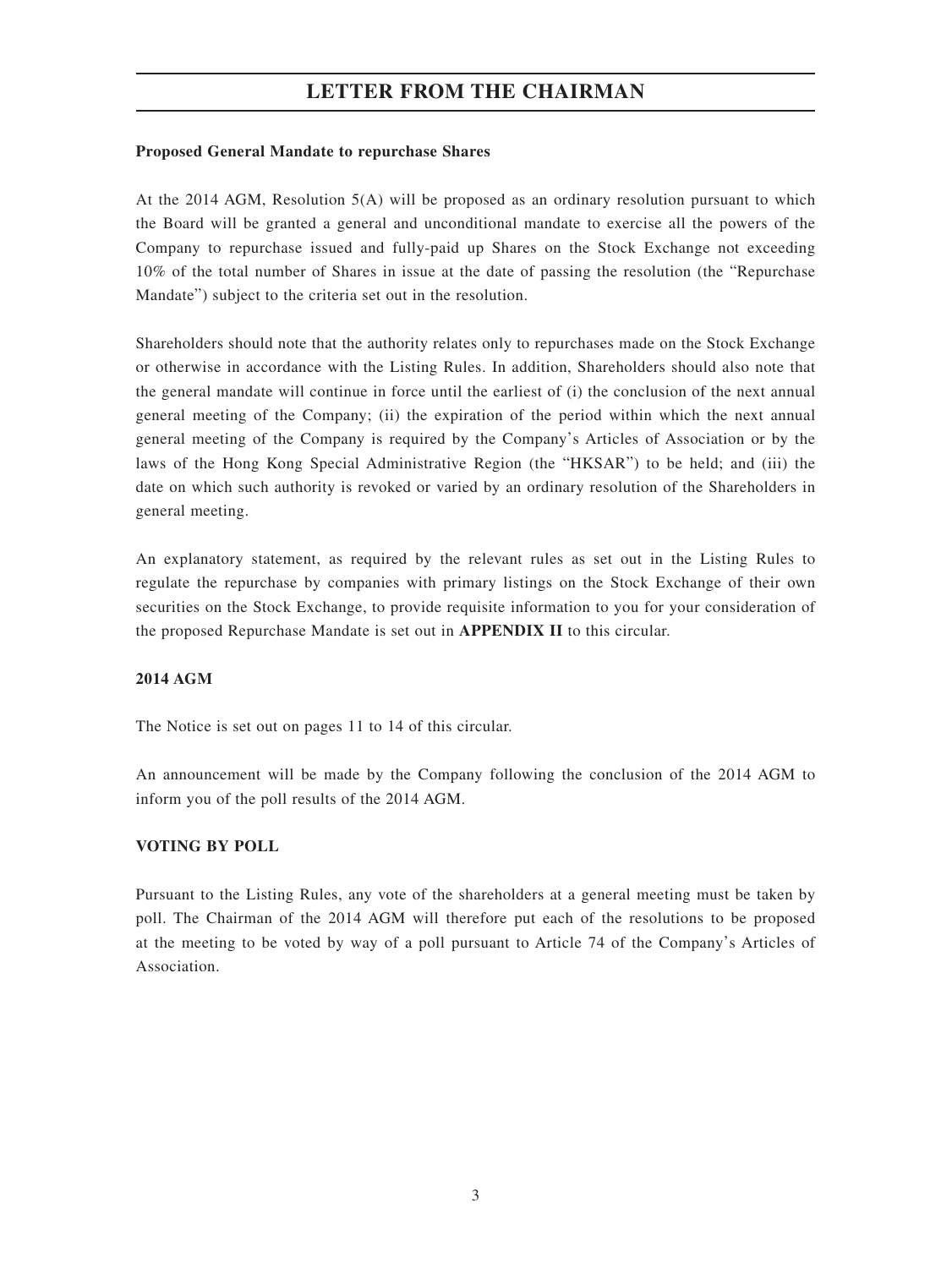### **PROXY FORM**

Proxy form for use at the 2014 AGM is enclosed herewith. The proxy form can also be downloaded from the Company's website at www.wahha.com under "Investor Relations". Whether or not you are able to attend the 2014 AGM, you are requested to complete, sign and return the enclosed proxy form in accordance with the instructions printed thereon to the Company's registered office at Room 2500, Dominion Centre, 43-59 Queen's Road East, Wanchai, Hong Kong as soon as possible and in any event not less than 48 hours before the time appointed for the holding of the 2014 AGM or any adjournment thereof. Completion and return of the proxy forms will not preclude you from attending and voting at the 2014 AGM or any adjournment thereof should you so wish.

#### **RECOMMENDATION**

The Board is of the opinion that the ordinary resolutions in relation to the re-election of the retiring Directors and general mandates for the issue and repurchase of the Shares as set out in the Notice are all in the best interests of the Company and the Shareholders. Accordingly, the Board recommends you to vote in favour of all the resolutions to be proposed at the 2014 AGM.

Yours faithfully, **Cheung Kee Wee** Chairman

Hong Kong, 17th July 2014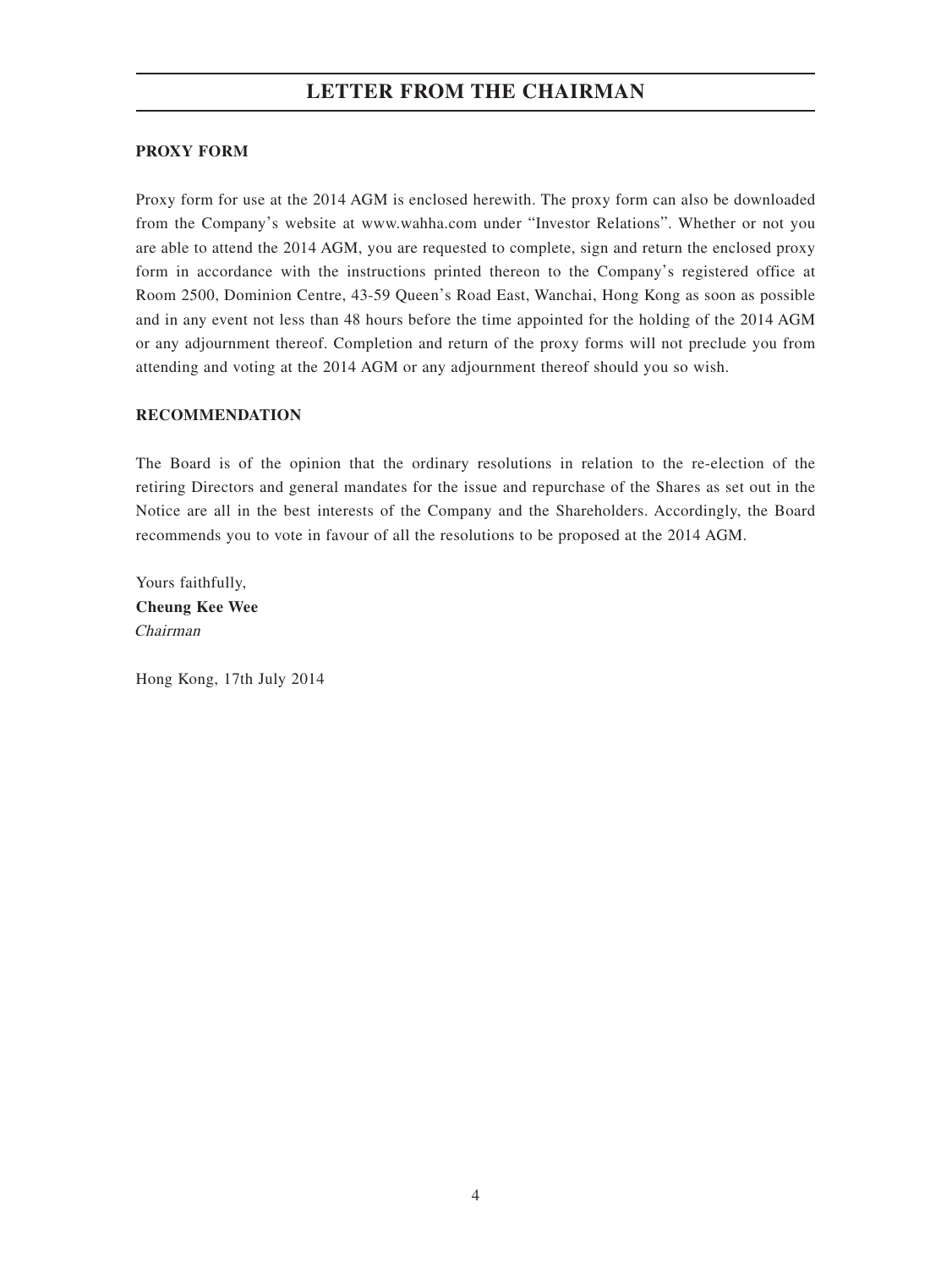## **APPENDIX I DETAILS OF RETIRING DIRECTORS SEEKING FOR RE-ELECTION AT THE 2014 AGM**

In accordance with Article 103(A) of the Articles of Association of the Company, Mr. Cheung Lin Wee, Mr. Cheung Ying Wai, Eric and Mr. Ng Kwok Tung will retire from office and they, being eligible, will offer themselves for re-election at the 2014 AGM. Their details are as follows:

**Mr. Cheung Lin Wee**, aged 56, joined the Group and was appointed an Executive Director of the Company in 1985. He was also appointed a member of the Nomination Committee of the Company in 2012. Mr. Cheung holds a Bachelor Degree in Finance. He has over 25 years' experience in property management and is now mainly responsible for the property management activities of the Group. Mr. Cheung did not hold any directorships in any other listed public companies in the last three years.

Mr. Cheung is the spouse of Madam Wu Suet Yi, Rita, the son of Madam Chin Lan Hong, the brother-in-law of Madam Kung So Ha, Anne and Madam Hoh Kwok Hing, Corinne, all the aforesaid persons are the substantial shareholders of the Company. He is also the brother of Mr. Cheung Kee Wee and Mr. Cheung Ying Wai, Eric, Executive Directors and substantial shareholders of the Company. Save as disclosed herein, Mr. Cheung does not have any relationship with any other Directors, senior management, substantial shareholders or controlling shareholders of the Company. Mr. Cheung is a director in each of the subsidiaries of the Company. As at the Latest Practicable Date, the interests of Mr. Cheung in the Shares which are required to be disclosed pursuant to Part XV of the Securities and Futures Ordinance ("SFO") were as follows:

| % of issued   |              |                         |                           |  |  |
|---------------|--------------|-------------------------|---------------------------|--|--|
| share capital | <b>Total</b> | <b>Family interests</b> | <b>Personal interests</b> |  |  |
| 11.92         | 14,418,800   | 238,000                 | 14,180,800                |  |  |
|               |              | (Note)                  |                           |  |  |

Note: The 238,000 shares were beneficially held by Madam Wu Suet Yi, Rita, the spouse of Mr. Cheung Lin Wee.

Under the service contract entered into between the Company and Mr. Cheung, there is no fixed term of office for Mr. Cheung but he is subject to retirement by rotation and re-election at the annual general meetings of the Company in accordance with the Articles of Association of the Company. The Director's remuneration of Mr. Cheung is determined with reference to the Group's performance and profitability as well as the prevailing remuneration benchmark in the industry. For the year ended 31st March 2014, Mr. Cheung received a Director's fee of HK\$80,000 and an annual salaries and allowances of HK\$300,000. Apart from these, he was not entitled to any additional emoluments in his capacity as the Nomination Committee member or as an Executive Director of the Company. For the year ending 31st March 2015, the Director's fee and the annual salaries and allowances of Mr. Cheung as an Executive Director of the Company under his letter of appointment are HK\$80,000 and HK\$300,000 respectively (subject to the approval of the Shareholders at the 2014 AGM).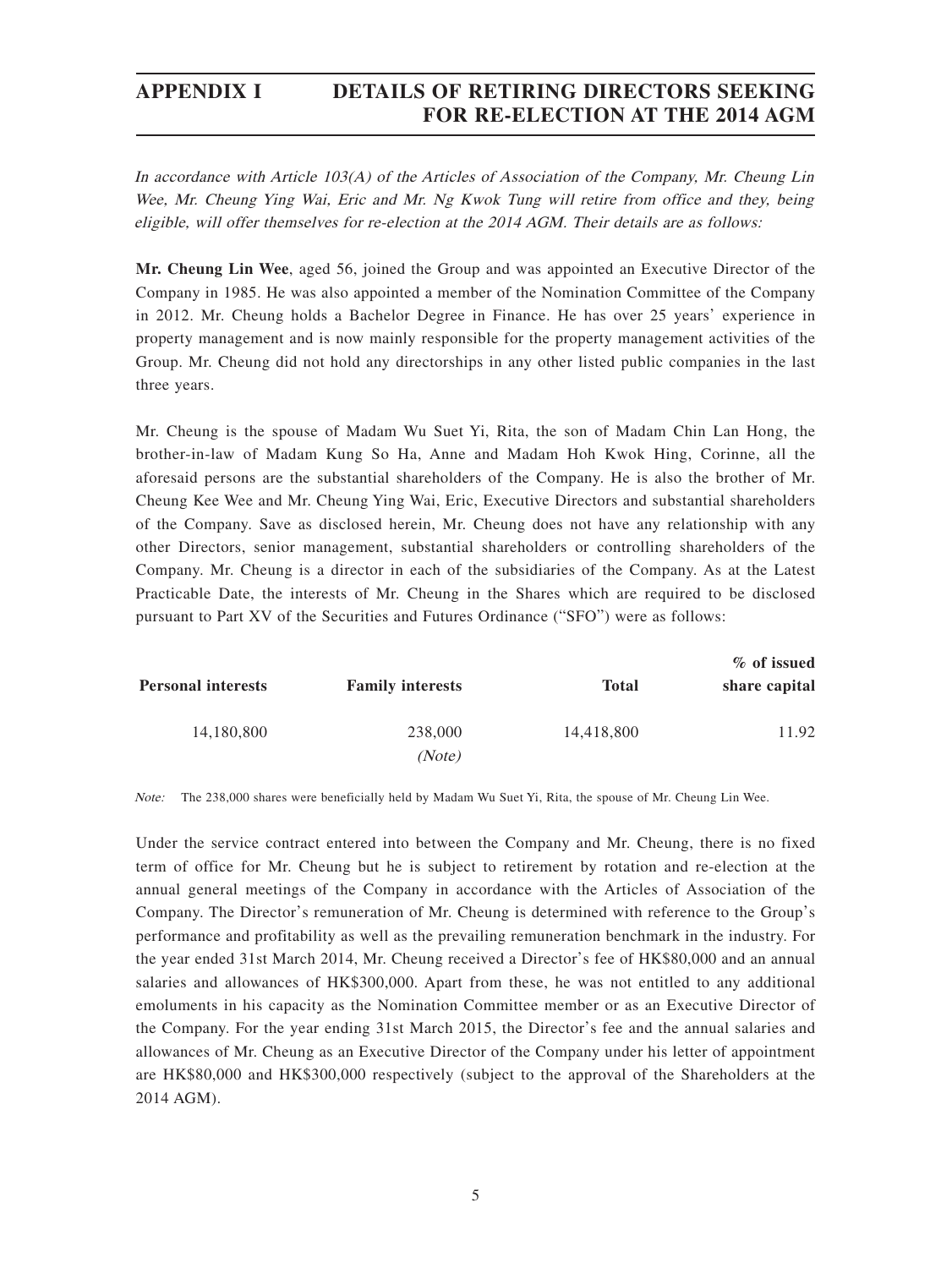## **APPENDIX I DETAILS OF RETIRING DIRECTORS SEEKING FOR RE-ELECTION AT THE 2014 AGM**

Save as disclosed above, there are no any other matters concerning Mr. Cheung that need to be brought to the attention of the Shareholders nor is there any other information that needs to be disclosed pursuant to the requirements of Rule 13.51(2) of the Listing Rules.

**Mr. Cheung Ying Wai**, Eric, aged 52, joined the Group and was appointed an Executive Director of the Company in 1999. Mr. Cheung holds a Bachelor Degree in Science. He is mainly responsible for the general management of the Group. Mr. Cheung did not hold any directorships in any other listed public companies in the last three years.

Mr. Cheung is the spouse of Madam Hoh Kwok Hing, Corinne, the son of Madam Chin Lan Hong, the brother-in-law of Madam Kung So Ha, Anne and Madam Wu Suet Yi, Rita, all the aforesaid persons are the substantial shareholders of the Company. He is also the brother of Mr. Cheung Kee Wee and Mr. Cheung Lin Wee, Executive Directors and substantial shareholders of the Company. Save as disclosed herein, Mr. Cheung does not have any relationship with any other Directors, senior management, substantial shareholders or controlling shareholders of the Company. Mr. Cheung is a director in each of the subsidiaries of the Company. As at the Latest Practicable Date, the interests of Mr. Cheung in the Shares which are required to be disclosed pursuant to Part XV of the SFO were as follows:

| % of issued   |            |                           |  |
|---------------|------------|---------------------------|--|
| share capital | Total      | <b>Personal interests</b> |  |
| 11.65         | 14,090,800 | 14,090,800                |  |

Under the service contract entered into between the Company and Mr. Cheung, there is no fixed term of office for Mr. Cheung but he is subject to retirement by rotation and re-election at the annual general meetings of the Company in accordance with the Articles of Association of the Company. The Director's remuneration of Mr. Cheung is determined with reference to the Group's performance and profitability as well as the prevailing remuneration benchmark in the industry. For the year ended 31st March 2014, Mr. Cheung received a Director's fee of HK\$80,000 and an annual salaries and allowances of HK\$300,000. Apart from these, he was not entitled to any additional emoluments in his capacity as an Executive Director of the Company. For the year ending 31st March 2015, the Director's fee and the annual salaries and allowances of Mr. Cheung as an Executive Director of the Company under his letter of appointment are HK\$80,000 and HK\$300,000 respectively (subject to the approval of the Shareholders at the 2014 AGM).

Save as disclosed above, there are no any other matters concerning Mr. Cheung that need to be brought to the attention of the Shareholders nor is there any other information that needs to be disclosed pursuant to the requirements of Rule 13.51(2) of the Listing Rules.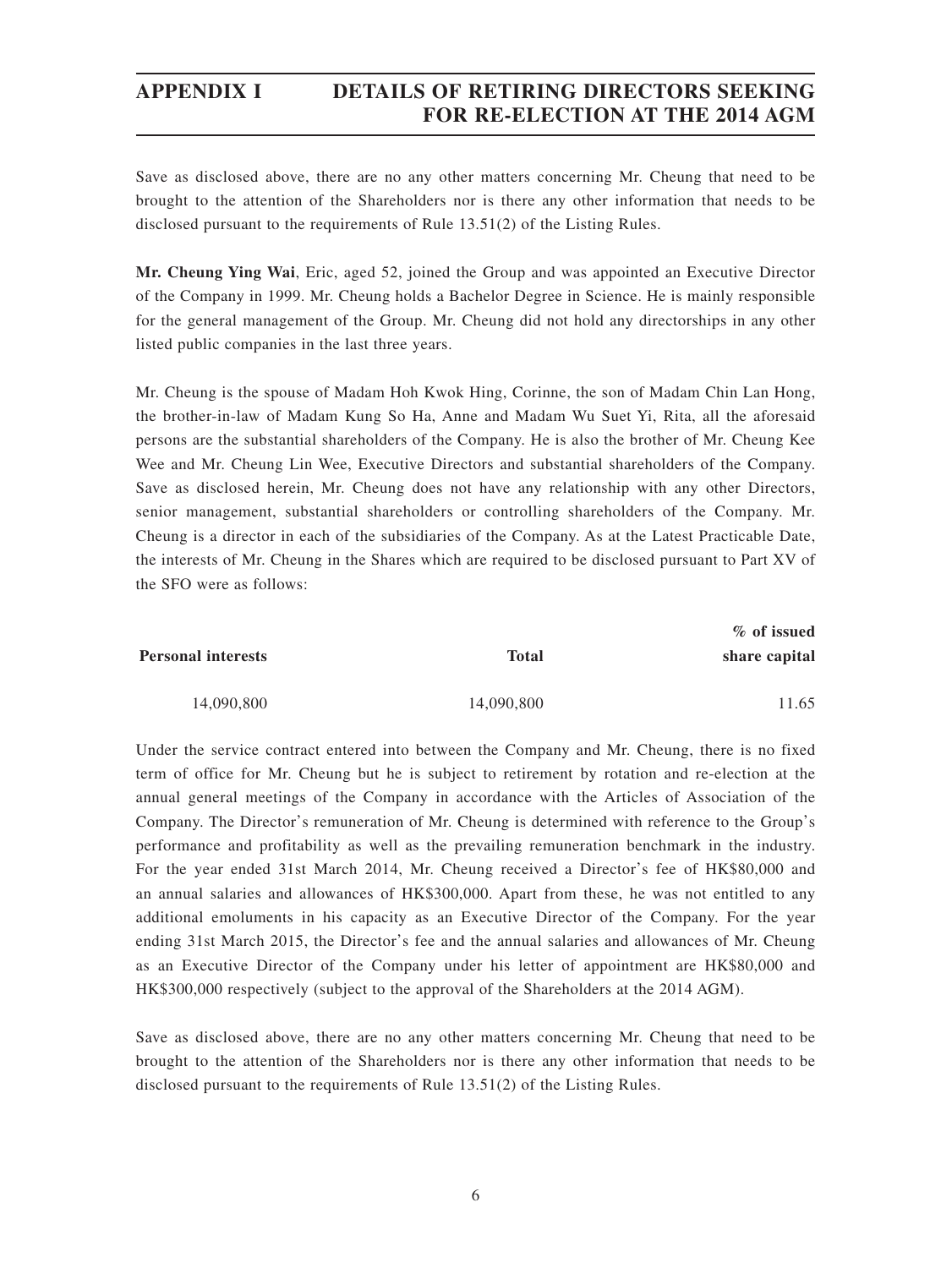## **APPENDIX I DETAILS OF RETIRING DIRECTORS SEEKING FOR RE-ELECTION AT THE 2014 AGM**

**Mr. Ng Kwok Tung**, aged 63, was appointed an Independent Non-executive Director of the Company in 2001 and was re-designated as a Non-executive Director of the Company in 2004. He was also appointed a member of the Audit Committee and the Remuneration Committee of the Company in 2001 and 2005 respectively. Mr. Ng holds a Bachelor Degree in Commerce and a Licentiate in Accountancy and a Diploma in Chinese Law. He is a fellow member of the Hong Kong Institute of Certified Public Accountants, a member of the Institute of Chartered Professional Accountants of British Columbia, the Order of Chartered Professional Accountants of Quebec, the Canadian Institute of Chartered Professional Accountants, the Taxation Institute of Hong Kong and the Society of Chinese Accountants and Auditors. Mr. Ng is a practising accountant in Hong Kong and a partner of Messrs Tony Kwok Tung Ng & Co. which currently provides audit and tax consultancy services to a number of private companies in which all the Executive Directors of the Company have interests as directors and/or beneficial shareholders. Mr. Ng was an independent non-executive director of Universe International Holdings Limited up to his retirement on 2nd December 2013. He is currently an independent non-executive director of Fountain Set (Holdings) Limited. Save as disclosed herein, Mr. Ng did not hold any directorships in any other listed public companies in the last three years.

Mr. Ng does not have any relationship with any Directors, senior management, substantial shareholders or controlling shareholders of the Company. Mr. Ng does not hold any position in other members of the Group. As at the Latest Practicable Date, Mr. Ng does not have any interest in the Shares which is required to be disclosed pursuant to Part XV of the SFO.

Mr. Ng has not entered into any service contract with the Company other than a letter of appointment as a Non-executive Director of the Company, pursuant to which there is no fixed term of office for Mr. Ng but he is subject to retirement by rotation and re-election at the annual general meetings of the Company in accordance with the Articles of Association of the Company. The Director's remuneration of Mr. Ng is determined with reference to the Group's performance and profitability as well as the prevailing remuneration benchmark in the industry. For the year ended 31st March 2014, Mr. Ng received a Director's fee of HK\$80,000 and he was not entitled to any additional emoluments in his capacity as a Non-executive Director or a member of the Board Committees of the Company. For the year ending 31st March 2015, the Director's fee of Mr. Ng as a Non-executive Director of the Company under his letter of appointment is HK\$80,000 (subject to the approval of the Shareholders at the 2014 AGM).

Save as disclosed above, there are no any other matters concerning Mr. Ng that need to be brought to the attention of the Shareholders nor is there any other information that needs to be disclosed pursuant to the requirements of Rule 13.51(2) of the Listing Rules.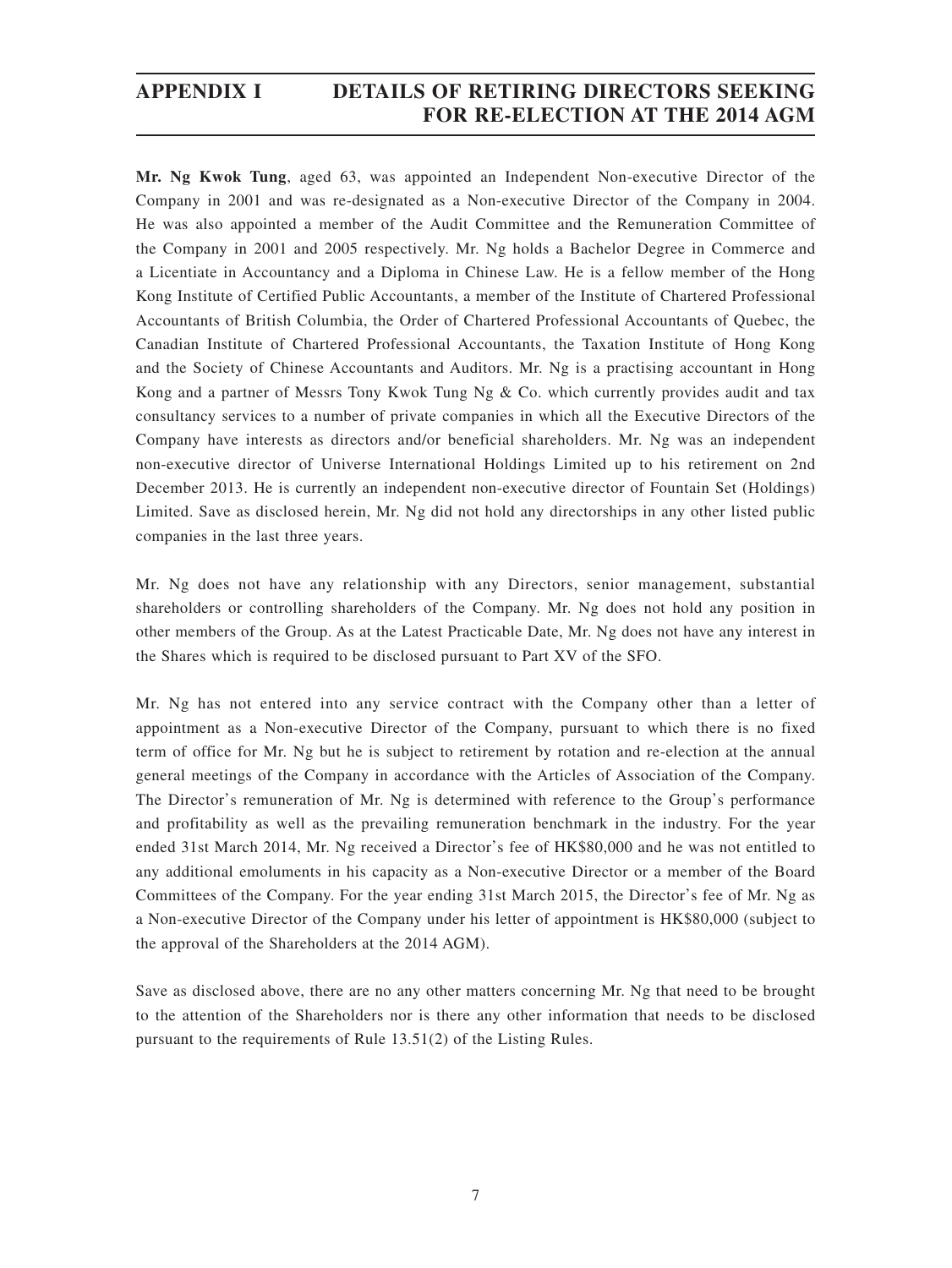This Appendix serves as an explanatory statement which contains all the information required pursuant to the Listing Rules.

#### **1. SHARE CAPITAL**

As at the Latest Practicable Date, the issued share capital of the Company comprised 120,960,000 Shares.

Subject to the passing of Resolution 5(A) approving the Repurchase Mandate and on the basis that no further Shares will be issued or repurchased by the Company prior to the 2014 AGM, the Company will be allowed under the Repurchase Mandate to repurchase a maximum of 12,096,000 fully-paid up Shares, representing 10% of total number of Shares in issue.

#### **2. REASONS FOR REPURCHASE**

The Board believes that it is in the best interests of the Company and the Shareholders to seek a general authority from the Shareholders to enable the Directors to repurchase Shares in the market. Repurchases of Shares will only be made when the Board believes that such repurchases will benefit the Company and the Shareholders. Such repurchases may, depending on market conditions and funding arrangement at the time, lead to an enhancement of the net asset value and/or earnings per share.

#### **3. SOURCES OF FUNDS**

Repurchases would be financed entirely from the Company's funds legally available for such purpose in accordance with the applicable laws of the HKSAR and the Articles of Association of the Company, being distributable profit of the Company and/or the proceeds of a fresh issue of Shares made for the purpose of the repurchases. It is envisaged that the funds required for any repurchase would be derived from such sources.

#### **4. WORKING CAPITAL OR GEARING**

There might be material adverse impact on the working capital or gearing position of the Company (as compared with the position disclosed in the Company's audited financial statements for the year ended 31st March 2014 contained in the 2014 Annual Report of the Company) in the event that the Repurchase Mandate were to be exercised in full at any time during the proposed repurchase period. However, the Board does not propose to exercise the Repurchase Mandate to such extent as would, in the circumstances, have a material adverse effect on the working capital requirements of the Company or the gearing levels which in the opinion of the Board are from time to time appropriate for the Company, unless circumstances justify the share repurchase.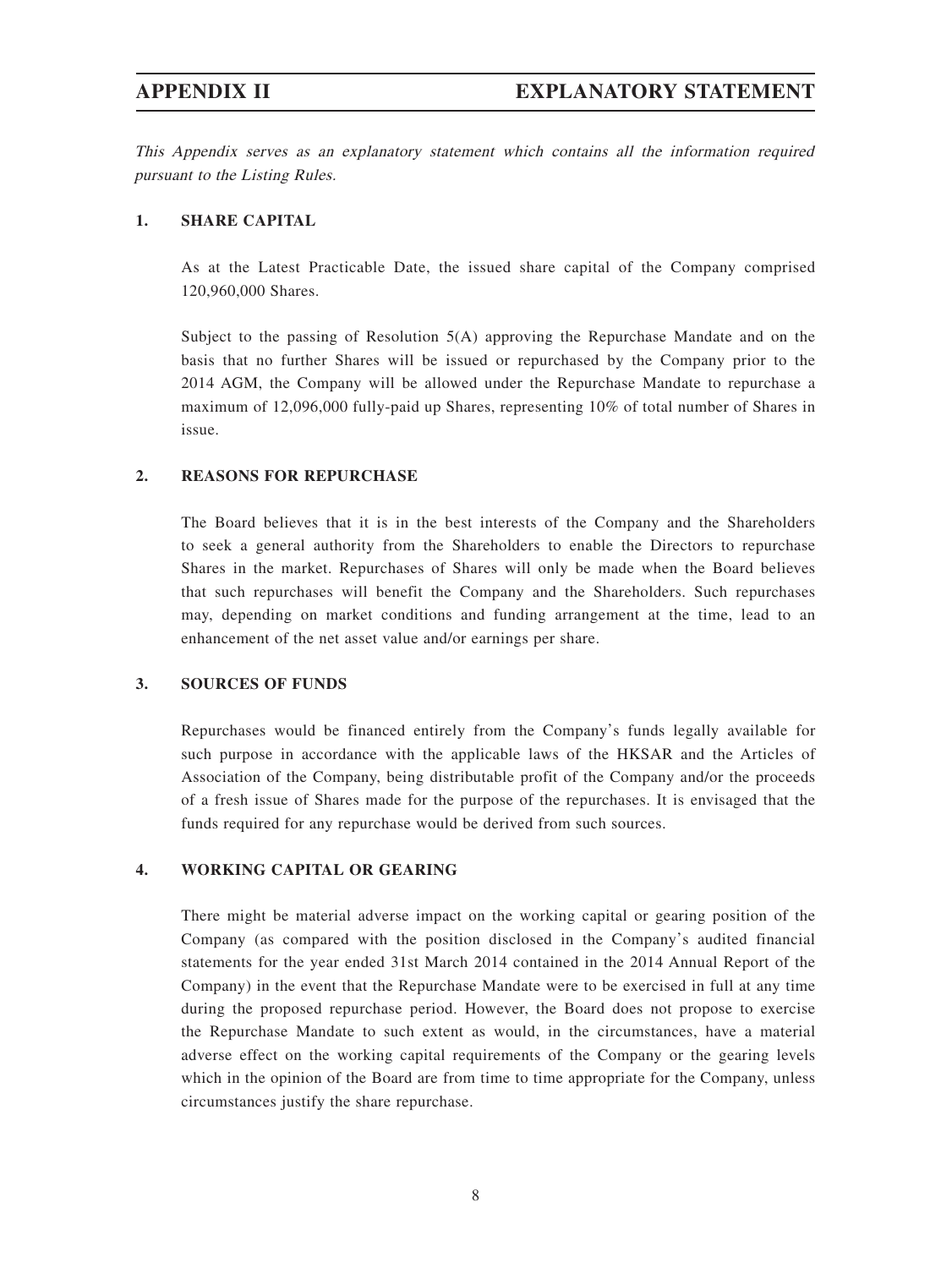#### **5. DIRECTORS AND THEIR ASSOCIATES**

None of the Directors, to the best of their knowledge having made all reasonable enquiries, nor any of their associates (as defined under the Listing Rules), have any present intention to sell any Shares to the Company if the Repurchase Mandate is approved by the Shareholders.

## **6. UNDERTAKING OF THE BOARD**

The Board has undertaken to the Stock Exchange that the Board will exercise the power of the Company to make repurchases of the Shares pursuant to Resolution  $5(A)$  in accordance with the Listing Rules, all applicable laws of the HKSAR and the regulations set out in the Articles of Association of the Company.

#### **7. CONNECTED PERSONS**

No connected persons (as defined in the Listing Rules) of the Company have notified the Company that they have a present intention to sell Shares to the Company, or have undertaken not to do so, in the event that the Company is authorized to make repurchases of Shares.

#### **8. EFFECTS OF TAKEOVERS CODE**

If on the exercise of the power to repurchase Shares pursuant to the Repurchase Mandate, a Shareholder's proportionate interest in the voting rights of the Company increases, such increase will be treated as an acquisition for the purposes of Rule 32 of the Hong Kong Code on Takeovers and Mergers ("Takeovers Code"). Accordingly, a Shareholder or group of Shareholders acting in concert could obtain or consolidate control of the Company and become obliged to make a mandatory offer in accordance with Rules 26 and 32 of the Takeovers Code.

As at the Latest Practicable Date, the substantial Shareholders together with their respective associates were beneficially interested in 75,822,560 Shares, representing approximately 62.68% of the total number of Shares in issue. In the event that the proposed Repurchase Mandate is exercised in full and assuming that no further Shares are issued by the Company, the aggregate interests of the substantial Shareholders together with their respective associates in the Company would be increased to approximately 69.65% of the total number of Shares in issue, resulting in the total number of Shares an issue in public hands being reduced to approximately 30.35%. In the opinion of the Board, such increase will not give rise to an obligation to make a mandatory offer under Rules 26 and 32 of the Takeovers Code. The Board has no present intention to exercise the proposed Repurchase Mandate.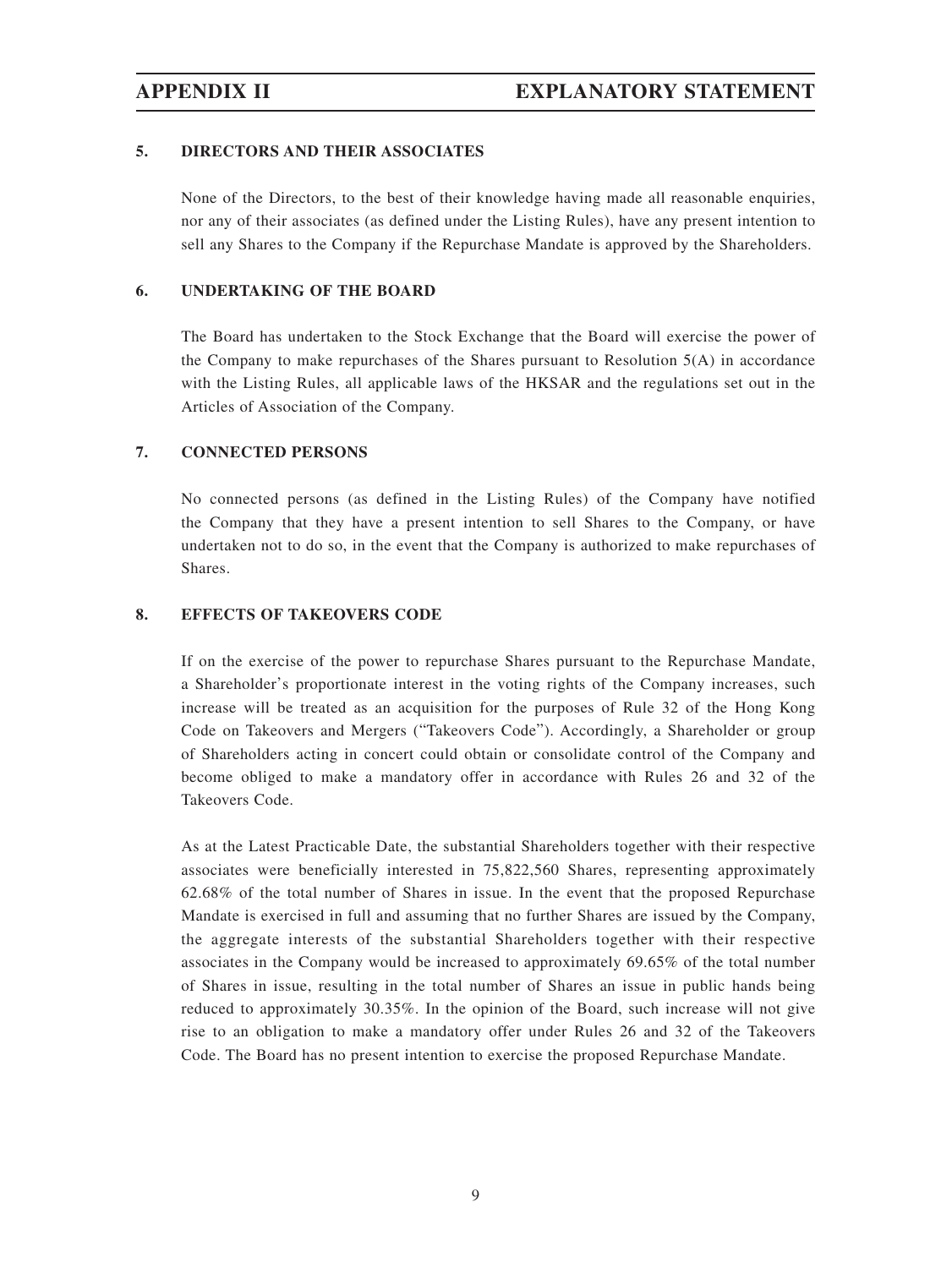### **9. SHARE PURCHASE BY THE COMPANY**

The Company has not purchased any of the Shares (whether on the Stock Exchange or otherwise) in the six months preceding the Latest Practicable Date.

### **10. SHARE PRICES**

The highest and lowest prices at which the Shares traded on the Stock Exchange during each of the previous twelve months from July 2013 to the Latest Practicable Date were as follows:

|                                            | <b>Highest</b> | Lowest |
|--------------------------------------------|----------------|--------|
|                                            | HK\$           | HK\$   |
| 2013                                       |                |        |
| July                                       | 5.75           | 5.75   |
| August                                     | 5.80           | 5.75   |
| September                                  | 5.66           | 5.60   |
| October                                    | 5.50           | 5.42   |
| November *                                 |                |        |
| December                                   | 5.75           | 5.47   |
| 2014                                       |                |        |
| January                                    | 5.50           | 5.42   |
| February                                   | 5.42           | 5.30   |
| March                                      | 5.50           | 5.40   |
| April                                      | 5.60           | 5.40   |
| May                                        | 5.50           | 5.50   |
| June                                       | 5.45           | 5.25   |
| 1st July up to the Latest Practicable Date | 5.40           | 5.40   |

\* There was no trading in the Shares during the month.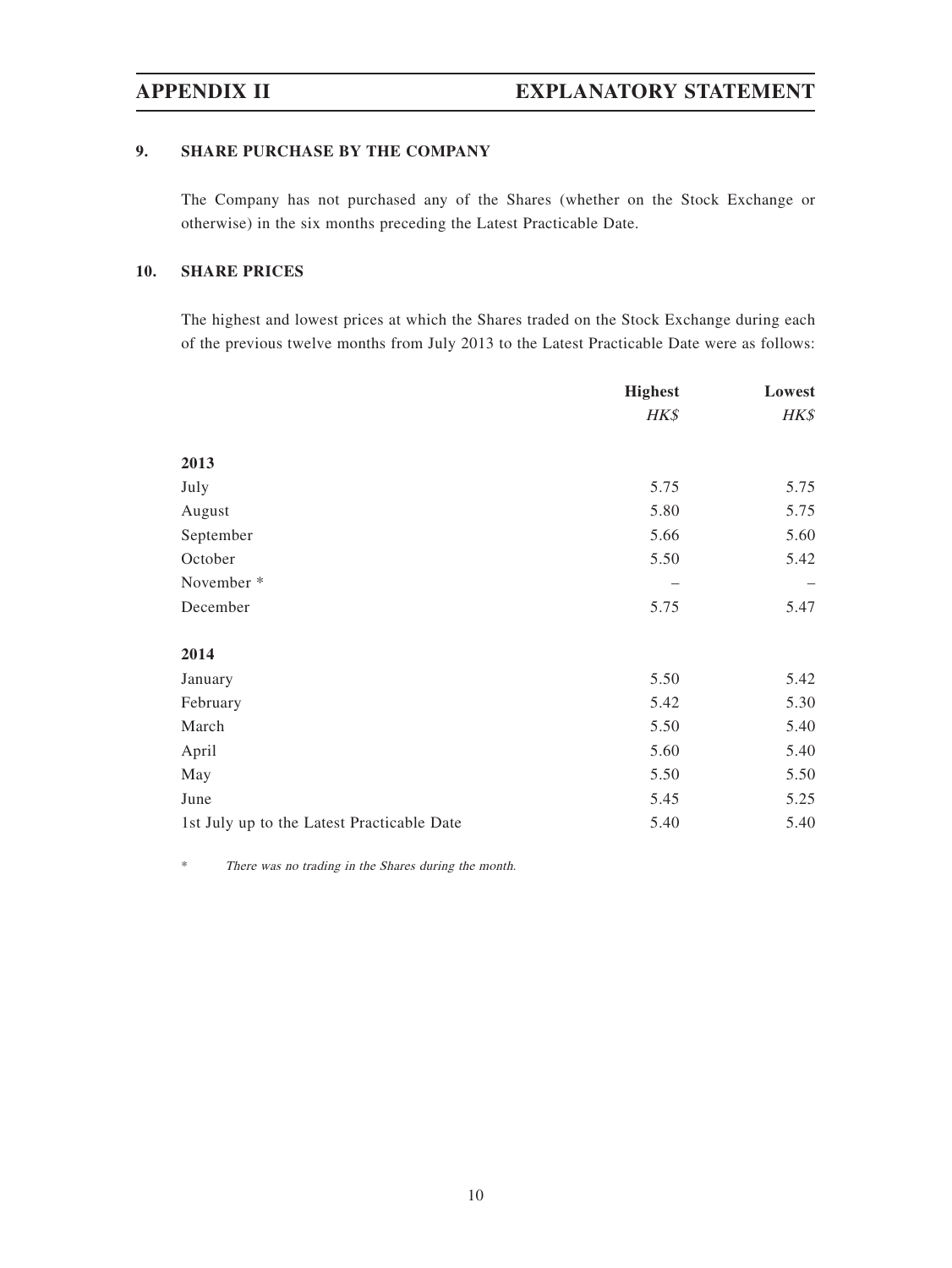

# **WAH HA REALTY COMPANY LIMITED**

(Incorporated in Hong Kong with limited liability) **(Stock Code: 278)**

**NOTICE IS HEREBY GIVEN THAT** the 2014 Annual General Meeting of Wah Ha Realty Company Limited (the "Company") will be held at Room 2500, Dominion Centre, 43-59 Queen's Road East, Wanchai, Hong Kong on Monday, 1st September 2014 at 11:30 a.m. for the following purposes:

- 1. To receive, consider and adopt the audited Financial Statements and the Reports of the Directors and Independent Auditor of the Company for the year ended 31st March 2014.
- 2. To declare final and special dividends for the year ended 31st March 2014.
- 3. (A) To re-elect the following retiring Directors:
	- (a) Mr. Cheung Lin Wee as Executive Director;
	- (b) Mr. Cheung Ying Wai, Eric as Executive Director; and
	- (c) Mr. Ng Kwok Tung as Non-executive Director.
	- (B) To fix the Directors' remuneration.
- 4. To re-appoint PricewaterhouseCoopers as Auditor of the Company and authorise the Board of Directors to fix their remuneration.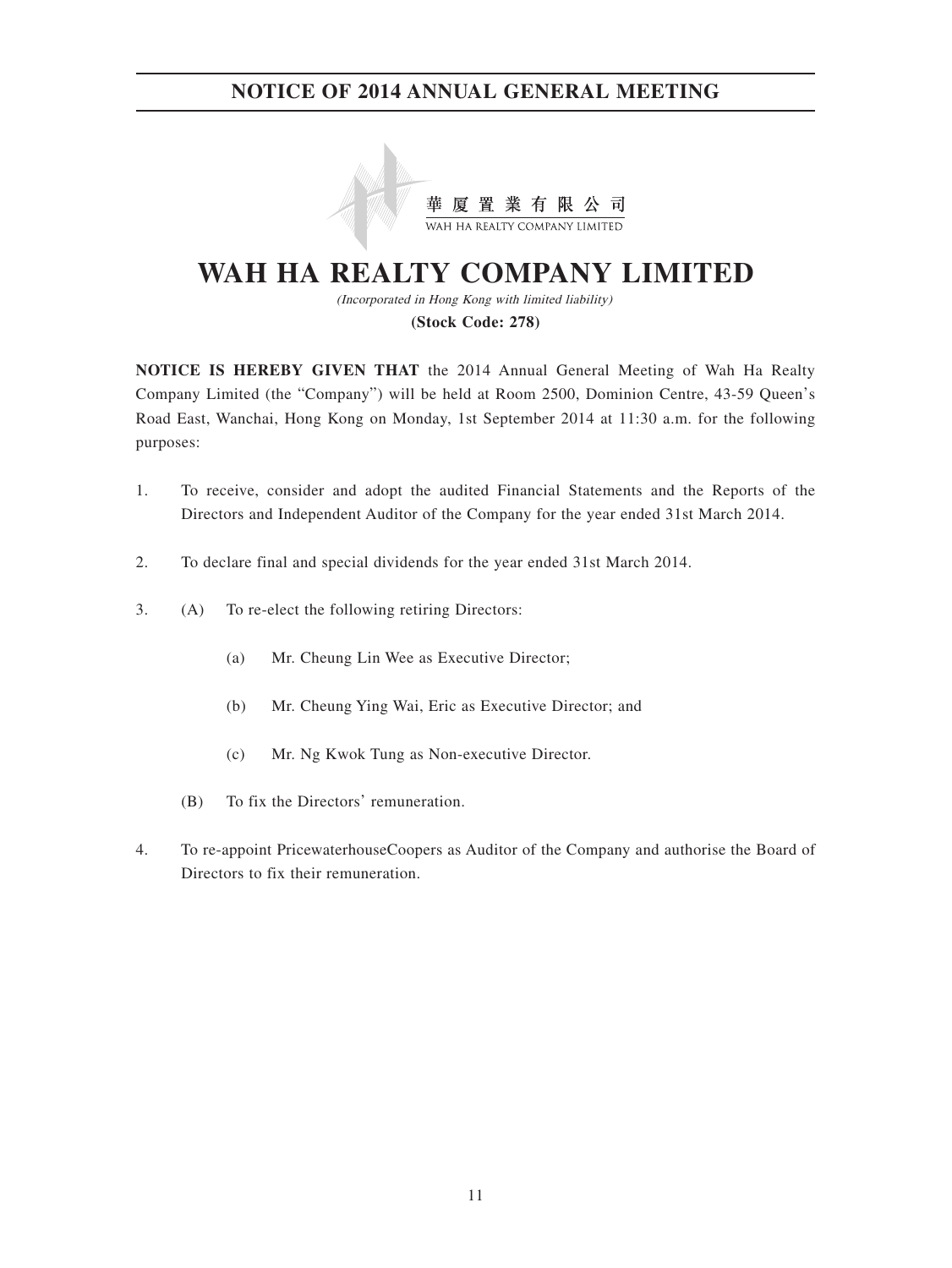- 5. As special business, to consider and, if thought fit, pass, with or without modifications, the following resolutions as Ordinary Resolutions:
	- (A) "**THAT**:
		- (a) subject to paragraph (b) below, the exercise by the Board of Directors during the Relevant Period (as hereinafter defined) of all the powers of the Company to repurchase issued shares of the Company ("Shares") subject to and in accordance with all applicable laws and the requirements of the Rules Governing the Listing of Securities on The Stock Exchange of Hong Kong Limited be and is hereby generally and unconditionally approved;
		- (b) the total number of Shares to be repurchased by the Company pursuant to the approval in paragraph (a) above shall not exceed 10% of the total number of Shares in issue at the date of this resolution and the said approval shall be limited accordingly; and
		- (c) for the purposes of this resolution, "Relevant Period" means the period from the passing of this resolution until whichever is the earlier of:
			- (i) the conclusion of the next Annual General Meeting of the Company;
			- (ii) the expiration of the period within which the next Annual General Meeting of the Company is required by the Company's Articles of Association or by the laws of the Hong Kong Special Administrative Region (the "HKSAR") to be held; and
			- (iii) the date on which the authority set out in this resolution is revoked or varied by an ordinary resolution of the shareholders of the Company in general meeting."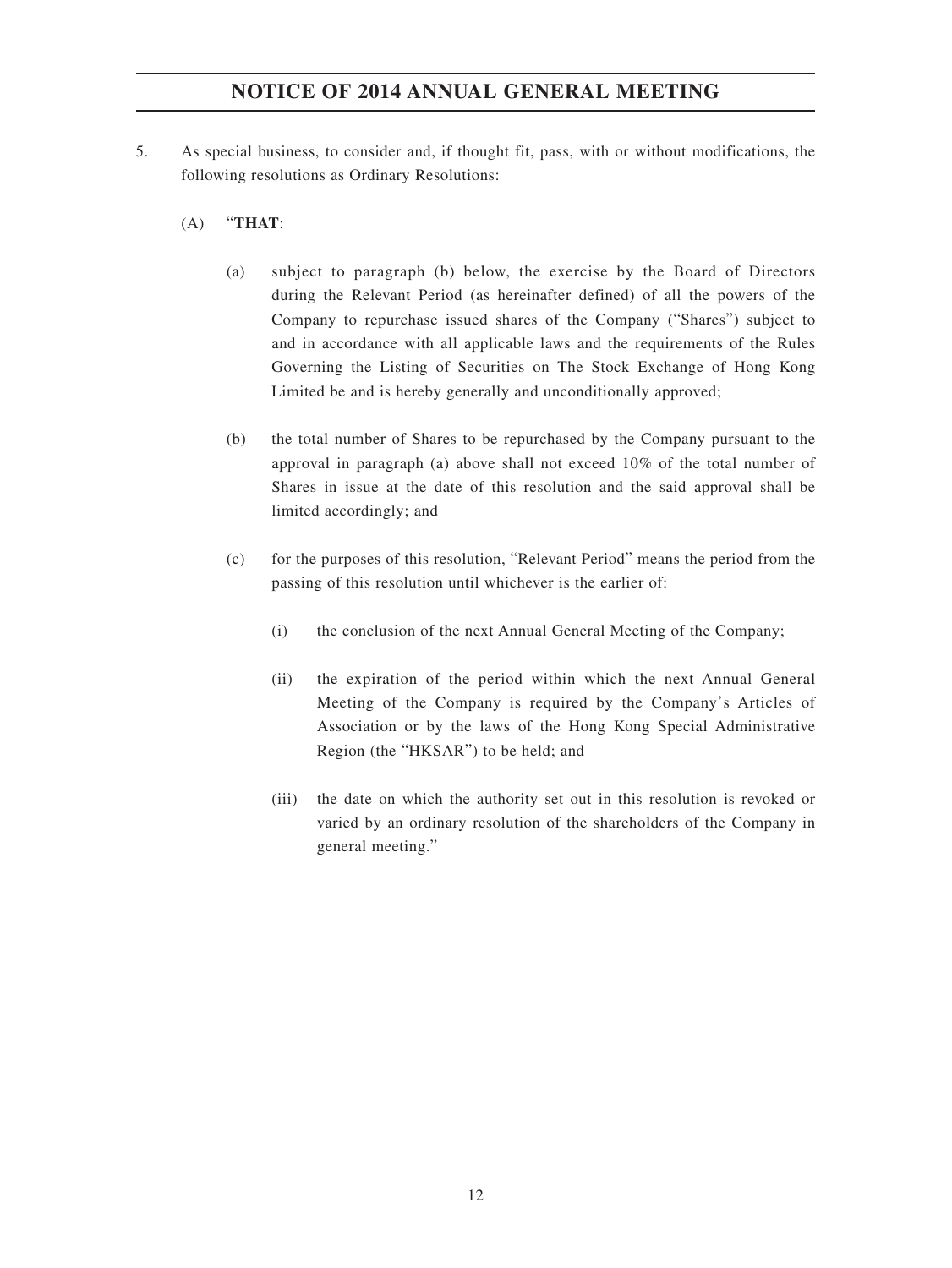- (B) "**THAT** the general mandate unconditionally given to the Board of Directors to issue and dispose of additional Shares not exceeding 20% of the existing number of Shares in issue be and is hereby renewed until whichever is the earlier of:
	- (a) the conclusion of the next Annual General Meeting of the Company;
	- (b) the expiration of the period within which the next Annual General Meeting of the Company is required by the Company's Articles of Association or by the laws of the HKSAR to be held; and
	- (c) the date on which the authority set out in this resolution is revoked or varied by an ordinary resolution of the shareholders of the Company in general meeting."
- (C) "**THAT** conditional upon the passing of the Resolutions Nos. 5(A) and 5(B), the general mandate granted to the Board of Directors to issue and dispose of additional Shares pursuant to Resolution No.  $5(B)$  be and is hereby extended by the addition thereto of an amount representing the total number of Shares repurchased by the Company under the authority granted pursuant to Resolution No. 5(A), provided that such amount shall not exceed 10% of the total number of Shares in issue at the date of passing this resolution."

By Order of the Board **Raymond W. M. Chu** Company Secretary

Hong Kong, 17th July 2014